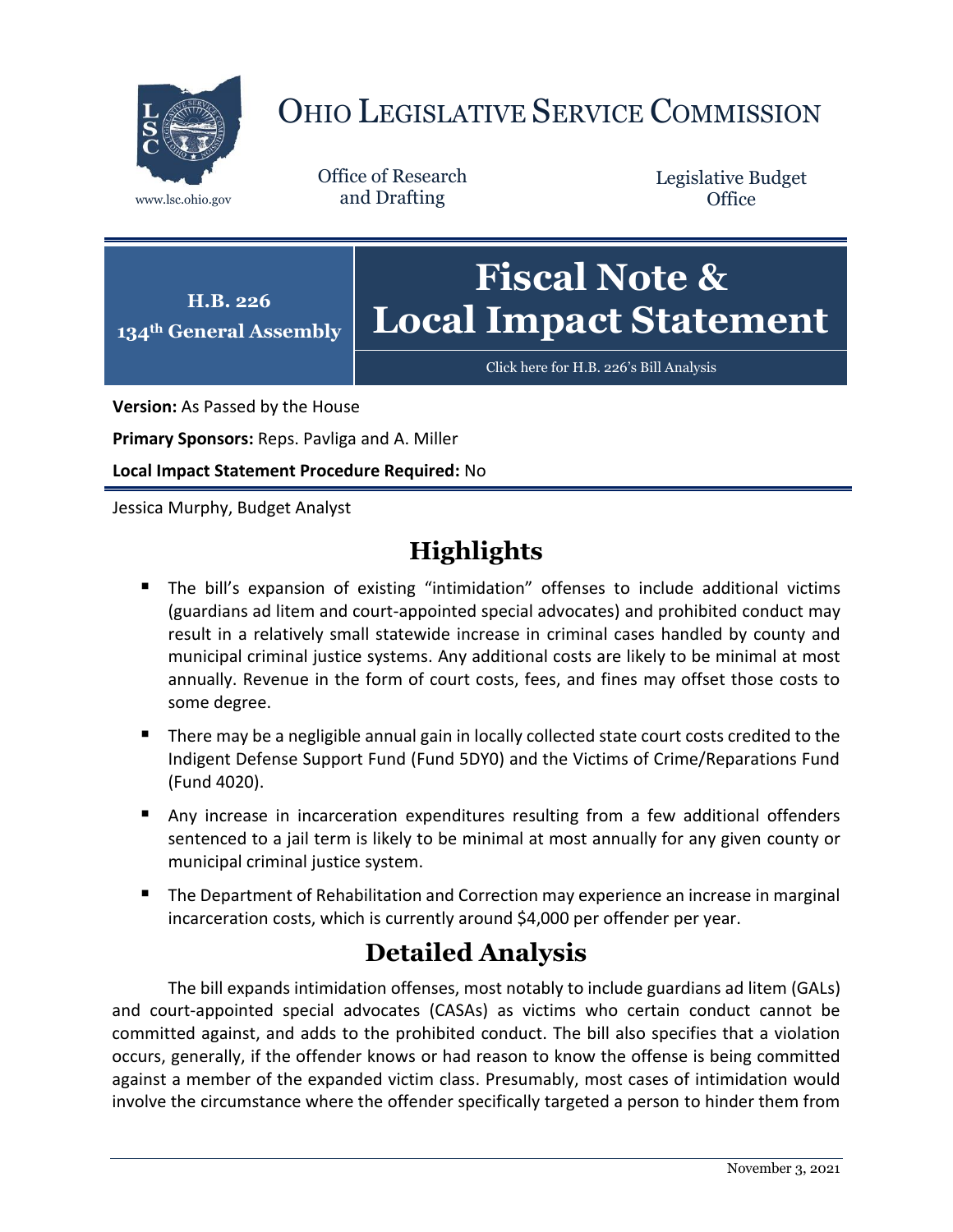| Office of Research and Drafting |  |  |  |
|---------------------------------|--|--|--|
|---------------------------------|--|--|--|

fulfilling the duties associated with their profession or role in a court action or proceeding, or in retaliation for outcomes of those duties.

GALs are frequently attorneys who represent the best interest of a person who is the subject of a court case; CASAs are volunteers who have been trained to advocate for the best interest of a child. CASA volunteers almost exclusively handle abuse, neglect, and dependency cases. According to the Ohio CASA/GAL Association, there are approximately 5,000 individuals serving in this capacity in Ohio.

## **Offenses and penalties**

The specific offenses modified by the bill are "intimidation" and "intimidation of an attorney, victim, or witness in a criminal case." The distinction between those offenses is with respect to the type of court action or proceeding in which the person against whom the act of intimidation is directed is involved. Generally, the former offense applies to intimidation regarding a civil matter and the latter applies to intimidation involving a criminal prosecution. The bill does not change the penalty for these offenses against existing victims. Intimidation in a civil case remains a third degree felony, and in a criminal case remains either a misdemeanor of the first degree or third degree felony depending on the circumstances present. However, the bill provides that a violation of either intimidation offense, in all circumstances, is a misdemeanor of the first degree when the victim is a GAL or CASA.

## **Criminal caseloads**

From calendar years (CYs) 2015 through 2019, an average of 20 charges were filed annually with the Franklin County Municipal Court for "witness intimidation/retaliation." This suggests that a corresponding statewide average could be around 200 charges annually under current law – a number that may slightly increase under the bill. As reported by law enforcement agencies to the Ohio Incident-Based Reporting System (OIBRS) in CY 2020, the number of arrests for "intimidation" or "intimidation of an attorney, victim, or witness in a criminal case" was 41 and 113, respectively, further suggesting a relatively low number of offenses generally.<sup>1</sup>

These factors suggest that the bill will generate few new criminal cases. Most new cases will involve intimidation of a CASA or GAL and fall under the jurisdiction of a municipal or county court as a misdemeanor offense. However, the bill's expansion of intimidation offenses to prohibit abuse, threats, or harassment (in addition to any attempt to influence, intimidate, or hinder any of the protected victim classes) may also lead to new cases. Felony violations of newly prohibited conduct against a member of the existing protected victim class would be adjudicated by courts of common pleas.

It is also possible some conduct would likely be tied to other offenses, for instance "menacing," which is a fourth degree misdemeanor absent any specification. However, the conduct addressed by the bill may not explicitly, or unambiguously, violate an existing criminal prohibition. Presumably, it would depend on the seriousness and nature of the conduct involved. Under the bill, such conduct may be more prosecutable. That said, there could be circumstances

 $\overline{a}$ 

 $1$  These statistics are based upon information voluntarily reported to OIBRS by participating law enforcement agencies as of April 28, 2021, and may not reflect all violations statewide, since not all Ohio law enforcement agencies' data are available through OIBRS.